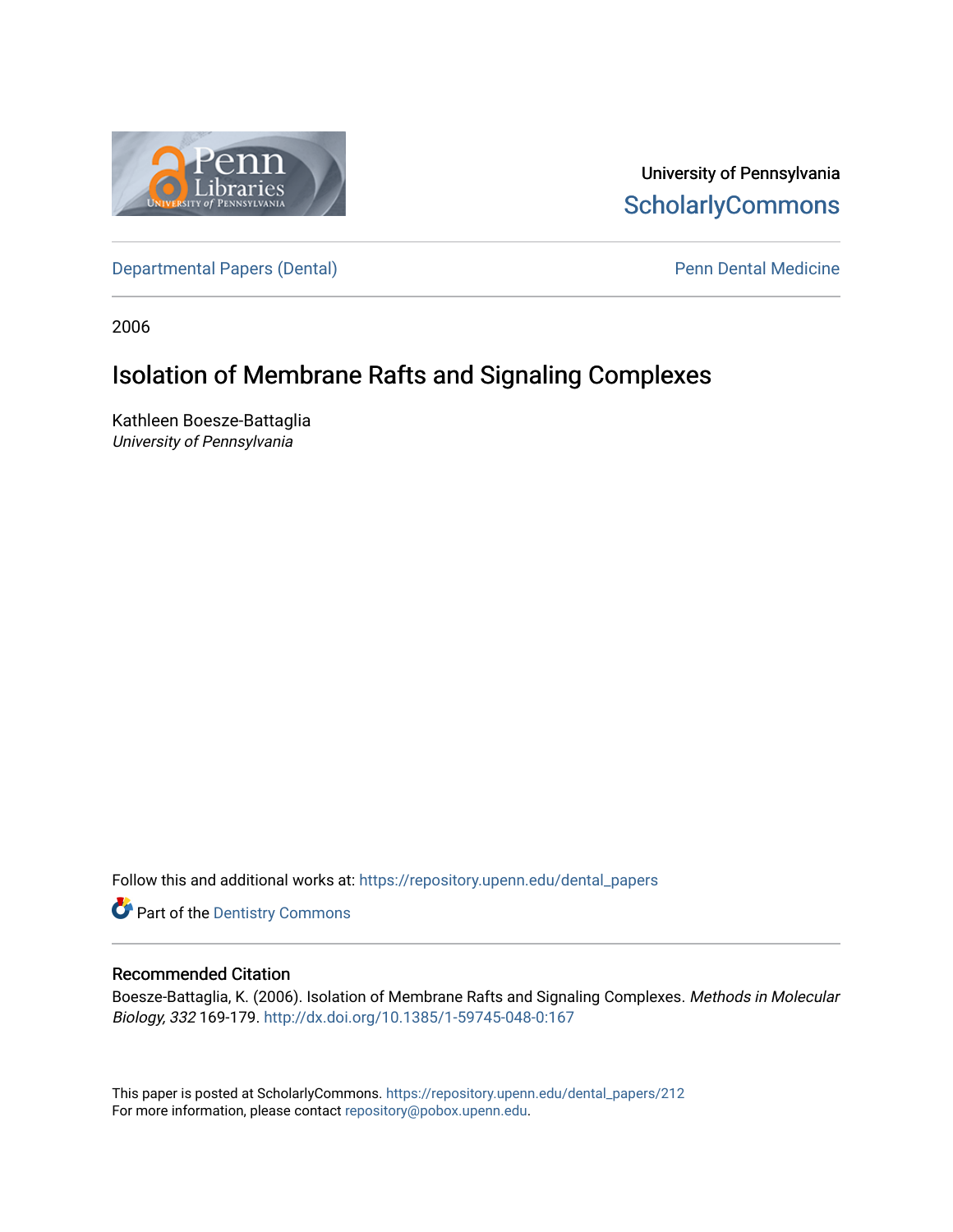# Isolation of Membrane Rafts and Signaling Complexes

# Abstract

Traditionally, lipid rafts have been defined by their insolubility in ice-cold Triton X-100 and low-buoyant density. These low-density membrane microdomains have been referred to as detergent-resistant membranes, Triton-insoluble membranes, and Triton-insoluble floating fraction. They are enriched in cholesterol, often sphingomyelin and various gangliosides (GM1, GM2, and GM3). The ability of the Bsubunit of cholera toxin to bind GM1 has been exploited to visualize membrane rafts by confocal microscopy in patching and capping experiments. Biochemically, membrane rafts are isolated by solubolization in ice-cold Triton X-100 and separation of the low-buoyant density fractions from soluble material on sucrose density gradients. We describe the isolation of Jurkat cell-specific membrane rafts using 2% Triton X-100. This procedure yielded a consistent raft product that was enriched in cholesterol, gangliosides sphingo-myelin and membrane raft protein markers including lck and lat 1. Moreover, rafts were visualized using Alexa Fluor 647 cholera toxin capped with anti-cholera toxin antibody. Colocalization of the C subunit of cytolethal distending toxin to rafts was determined using patching techniques.

# Keywords

Membrane microdomains, detergent resistance, Jurkat cells, Triton X-100

# **Disciplines**

**Dentistry**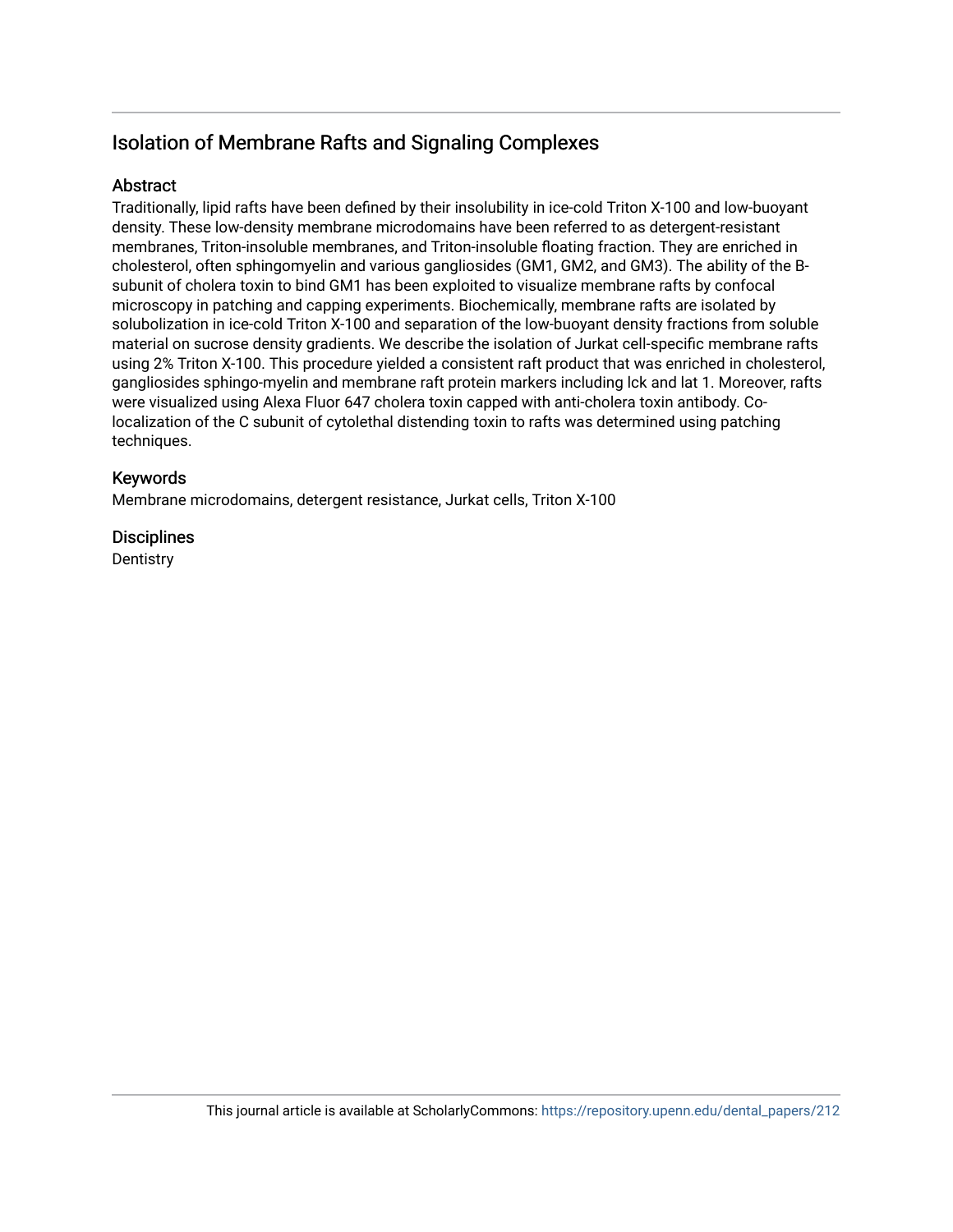

# **HHS Public Access**

Author manuscript *Methods Mol Biol*. Author manuscript; available in PMC 2015 June 18.

Published in final edited form as: *Methods Mol Biol*. 2006 ; 332: 169–179. doi:10.1385/1-59745-048-0:167.

# **Isolation of Membrane Rafts and Signaling Complexes**

## **Kathleen Boesze-Battaglia**

# **Summary**

Traditionally, lipid rafts have been defined by their insolubility in ice-cold Triton X-100 and lowbuoyant density. These low-density membrane microdomains have been referred to as detergentresistant membranes, Triton-insoluble membranes, and Triton-insoluble floating fraction. They are enriched in cholesterol, often sphingomyelin and various gangliosides (GM1, GM2, and GM3). The ability of the B-subunit of cholera toxin to bind GM1 has been exploited to visualize membrane rafts by confocal microscopy in patching and capping experiments. Biochemically, membrane rafts are isolated by solubolization in ice-cold Triton X-100 and separation of the lowbuoyant density fractions from soluble material on sucrose density gradients. We describe the isolation of Jurkat cell-specific membrane rafts using 2% Triton X-100. This procedure yielded a consistent raft product that was enriched in cholesterol, gangliosides sphingo-myelin and membrane raft protein markers including lck and lat 1. Moreover, rafts were visualized using Alexa Fluor 647 cholera toxin capped with anti-cholera toxin antibody. Co-localization of the C subunit of cytolethal distending toxin to rafts was determined using patching techniques.

#### **Keywords**

Membrane microdomains; detergent resistance; Jurkat cells; Triton X-100

# **1. Introduction**

The physical relationship between hydrophilic aqueous medium and hydro-phobic fat-like molecules has intrigued scientists since the 1770s, when Benjamin Franklin observed that any oily substance clearly covered half the surface area when compared with an equal volume of aqueous solution, implying a bilayer structure. As early as 1925, Gorter and Grendel (1) proposed the now-classic deduction that membrane lipids are arranged in a bilayer configuration in which parallel sheets of phospholipids have polar or charged headgroups oriented toward the aqueous environment and acyl chains interacting within the hydrophobic membrane core. In 1972, Singer and Nicolson provided a model that took into consideration the dynamic nature of lipid–protein interactions, providing a matrix in which proteins have a degree of motion that, in turn, can have a dramatic impact on activity. Thus, the fluid mosaic model (2) became the framework and benchmark for our current understanding of membrane bilayers and their physiological function. The assumed homogeneous nature of membrane bilayers proposed in this model was called into question in the 1970s, when it was observed that membranes contain a unique composition of lipid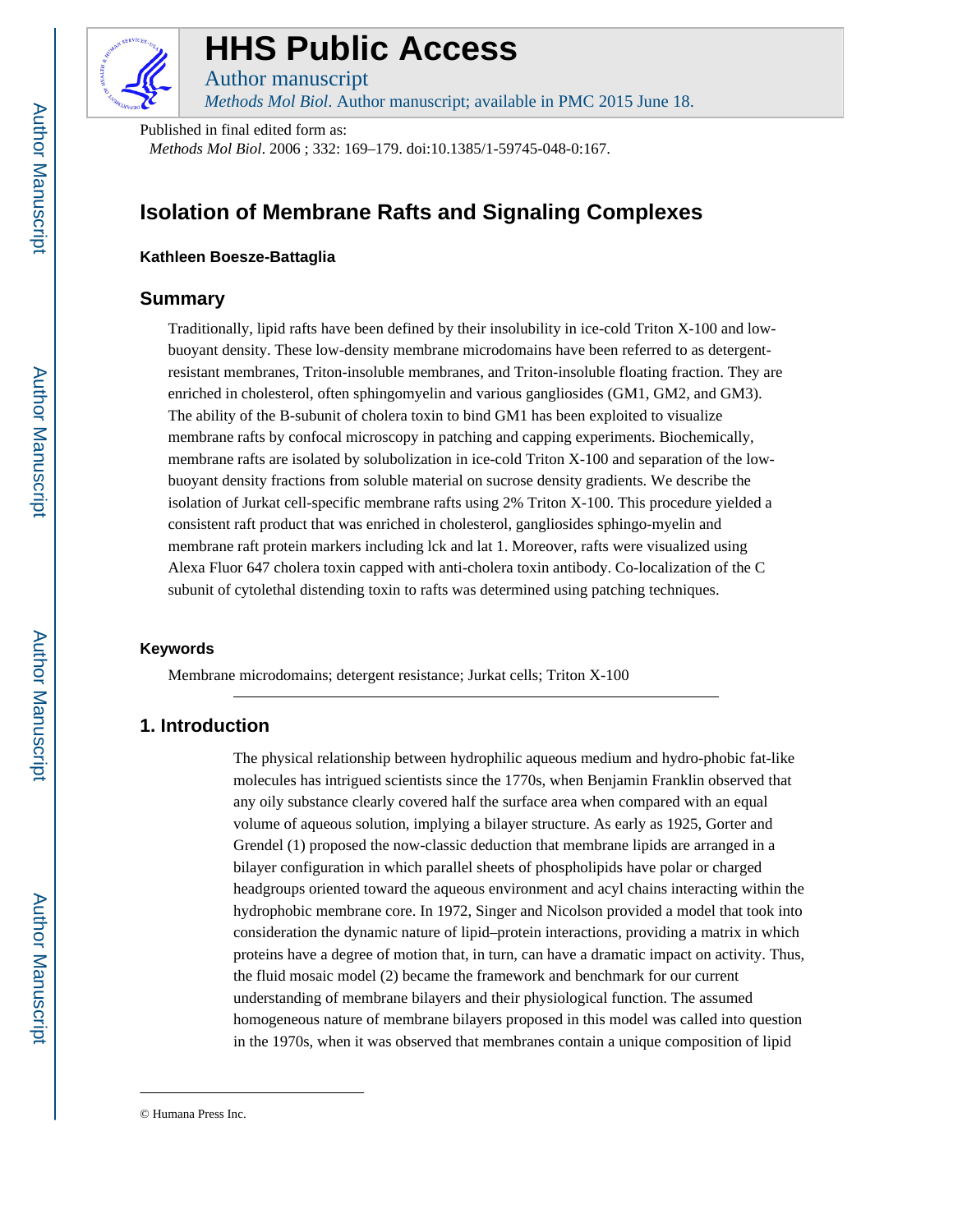and protein components that are specific to cell type and subcellular localization. A heterogeneous distribution of lipids and proteins is even observed within spatially separated regions of the same membrane of Golgi (3) or apical and basolateral plasma membranes of polarized cells (4). Within the past decade, a unifying theme describing the organization of lipid and membrane proteins has focused on localized regions within the membrane known collectively as membrane microdomains. The last 5 yr have seen an emergence of interest in a specific type of microdomain, known colloquially as a membrane raft. More precisely, these regions are globally defined as cholesterol-rich domains in the liquid-ordered phase. These microdomains are proposed to be involved in a wide variety of cellular processes including, protein sorting (5), signal transduction (6), calcium homeostasis (7), transcytosis (8), potocytosis (9), alternative routes of endocytosis (10), internalization of toxins, bacteria, and viruses (11–13), HIV-1 assembly and release (14), and cholesterol transport (15,16).

The association of cytolethal distending toxin (cdt) with Jurkat cells will be used to illustrate the methods used to analyze membrane raft functionality using biochemical and microscopic techniques.

### **2. Materials**

#### **2.1. Isolation of Triton X-100 Resistant Membrane Microdomains**

- **1.** 0.5 to 2% Triton X-100 in MOPS buffer.
- **2.** 0.5 to 2% octyglucopyranoside (wt/v) in MOPS buffer.
- 3. MOPS buffer: 10 mM MOPS, pH 7.2, 60 mM KCl, 30 mM NaCl, 5 mM MgCl<sub>2</sub>, 1 m*M* dithiothreitol (DTT; *see* **Note 1**), 5 μ*M* aprotinin, and 1 μ*M* leupeptin.
- **4.** 0.5, 0.6, 0.65, 0.7, 0.75, 0.80, and 2.4 *M* sucrose in MOPS buffer.
- **5.** Beckman Optima LE 80K Ultracentrifuge, including SW-41 rotor, SW-41 titanium buckets, and ultra-clear tubes.
- **6.** Wheaton glass-homogenizer; 7.5-mL or 15-mL volume.
- **7.** T-cell leukemia cell line Jurkat (E6-1; T1B152, lot no. 2113016, ATCC) or other cells of interest (cell count approx  $5 \times 108$ ).

# **2.2. Visualization of Membrane Rafts in Jurkat Cells and Localization of Proteins to Raft Microdomains**

- **1.** Hank's balanced salt solution (HBSS): Gibco  $10 \times$  HBSS, dilute with  $H_2O$  to make  $1\times$  HBSS.
- **2.** Cholera toxin B subunit-Alexa Fluor 647. Reconstituted with 100 μL of phosphatebuffered saline (PBS). Stock concentration of 1 mg/mL. Use 1 μL of stock per 1 mL of cell suspension/appropriate tube.
- **3.** Anticholera toxin, subunit B, *Vibrio cholera*, (goat). Reconstituted with 100 μL of  $dH_2O$ , 10 μL of reconstituted antitoxin + 240 μL of HBSS = 1:25 dilution. Use 100 μL of the antitoxin dilution per appropriate tube.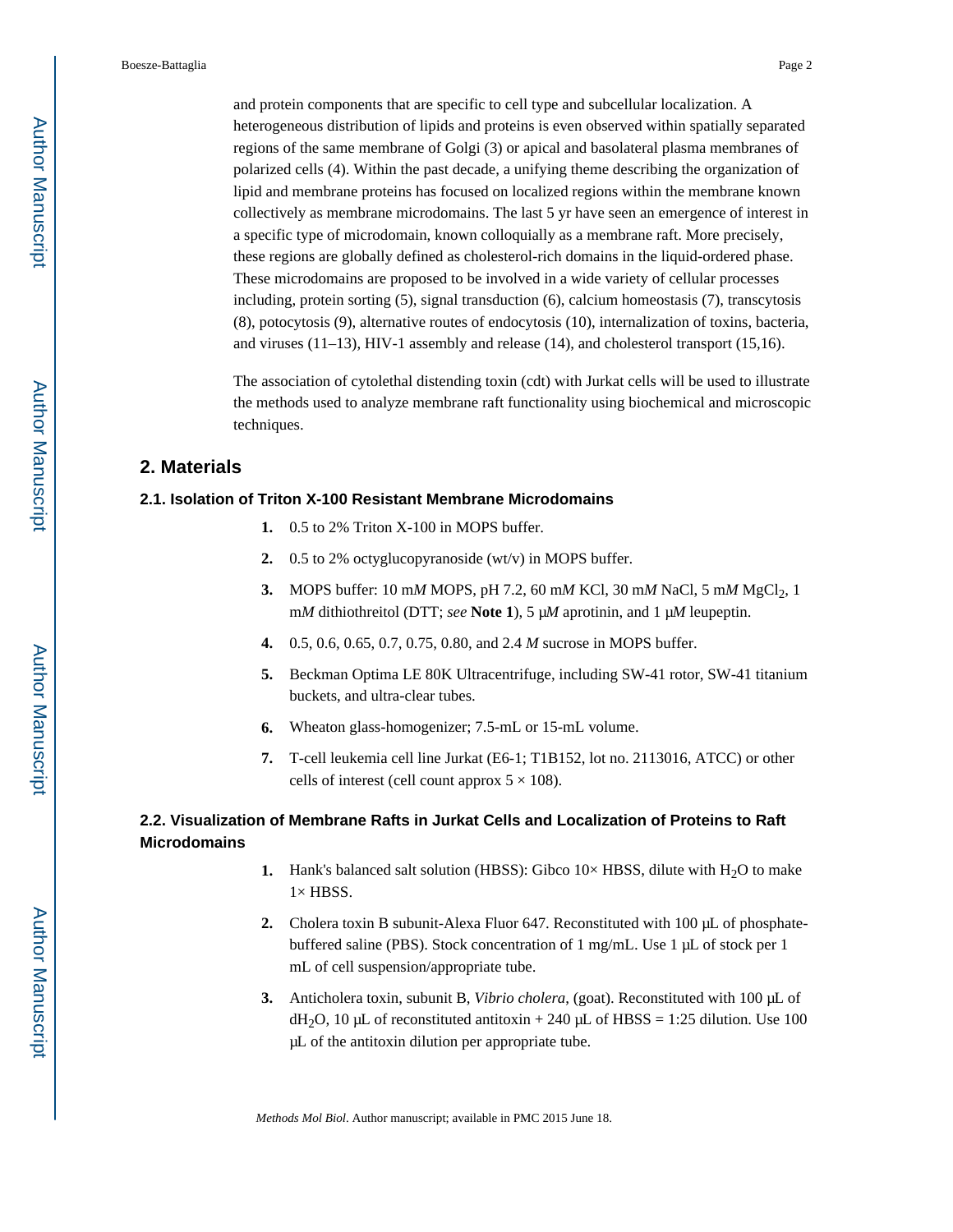- **5.** ABChis (*see* **Note 2**): B:021004, 163 μg/mL: 37 μL of stock + 263 μL of CGM = 20 μg/mL.
- **6.** Buffer: PBS/1% bovine serum album (ice-cold).
- **7.** Goat immunoglobulin (Ig; Southern Biotech) diluted to 0.5 mg/mL in PBS (stock). Make 1:50 dilution of the stock in PBS.
- **8.** Anti-ABChis purified Ig monoclonal antibody: anti-ABChis, 17A1.15, use 10 μL of a 100 μg/mL stock to 1 μg/mL.
- **9.** Goat anti-mouse Ig biotin. Dilution:  $25 \mu L$  of stock solution at  $500 \mu g/mL + 225 \mu L$ of buffer = 50 μg/mL. Use 20 μL of 50 μg/mL dilution/appropriate tube = 1 μg/ appropriate tube.
- **10.** Alexa Fluor 488-streptavidin reconstitued with 1 mL of PBS, 030904 TLM. Dilute 4 μL of stock + 996 μL of buffer to equal 1:250 dilution. (Centrifuge for 5 min at 10,000*g* before use.)
- **11.** Radiance 2000 laser confocal microscope with argon, green He/Ne, Red diode and Blue diode lasers.

## **3. Methods**

The Methods described below outline the biochemical isolation of rafts and the visualization and localization of proteins to membrane rafts.

#### **3.1. Detergents Used in the Isolation of Membrane Rafts**

The isolation of membrane microdomains or rafts relies on the relative insolubility of the less-fluid cholesterol-rich liquid-ordered membrane regions in Triton X-100. Recently, the repertoire of detergents used to isolate low-buoyant density membrane microdomains and signaling complexes has been expanded to include Brij 98, NP-40, CHAPS, and Lubrol. These detergents differ in their critical micelle concentration (CMC) and thus are postulated to solubi-lize mixed "raft-like domains" and tetraspanin protein complexes (17). Lastly, although not reviewed in this chapter, detergent-independent modes of raft and/ or caveolae isolation have been developed. These include sodium carbonate lysis, sonication and sucrose gradient centrifugation (*see* **Note 3** [18]), and the isolation of plasma membrane-specific rafts using Percoll gradient-purified membranes, which are sonicated and rafts isolated by floatation in continuous Opti-prep gradients (19).

#### **3.2. Isolation of Signaling Complexes in Detergent-Resistant Membranes**

The isolation of detergent-resistant membranes (DRMs) from bacterial toxin-treated cells, HIV-infected cells, and cells stimulated with a variety of ligands have provided valuable information on the mode of action of these agonists. Stimulation of cells with growth factors and the isolation rafts has allowed investigators to determine in which compartment a specific signaling event has occurred. Using this approach, tyrosine kinases appear to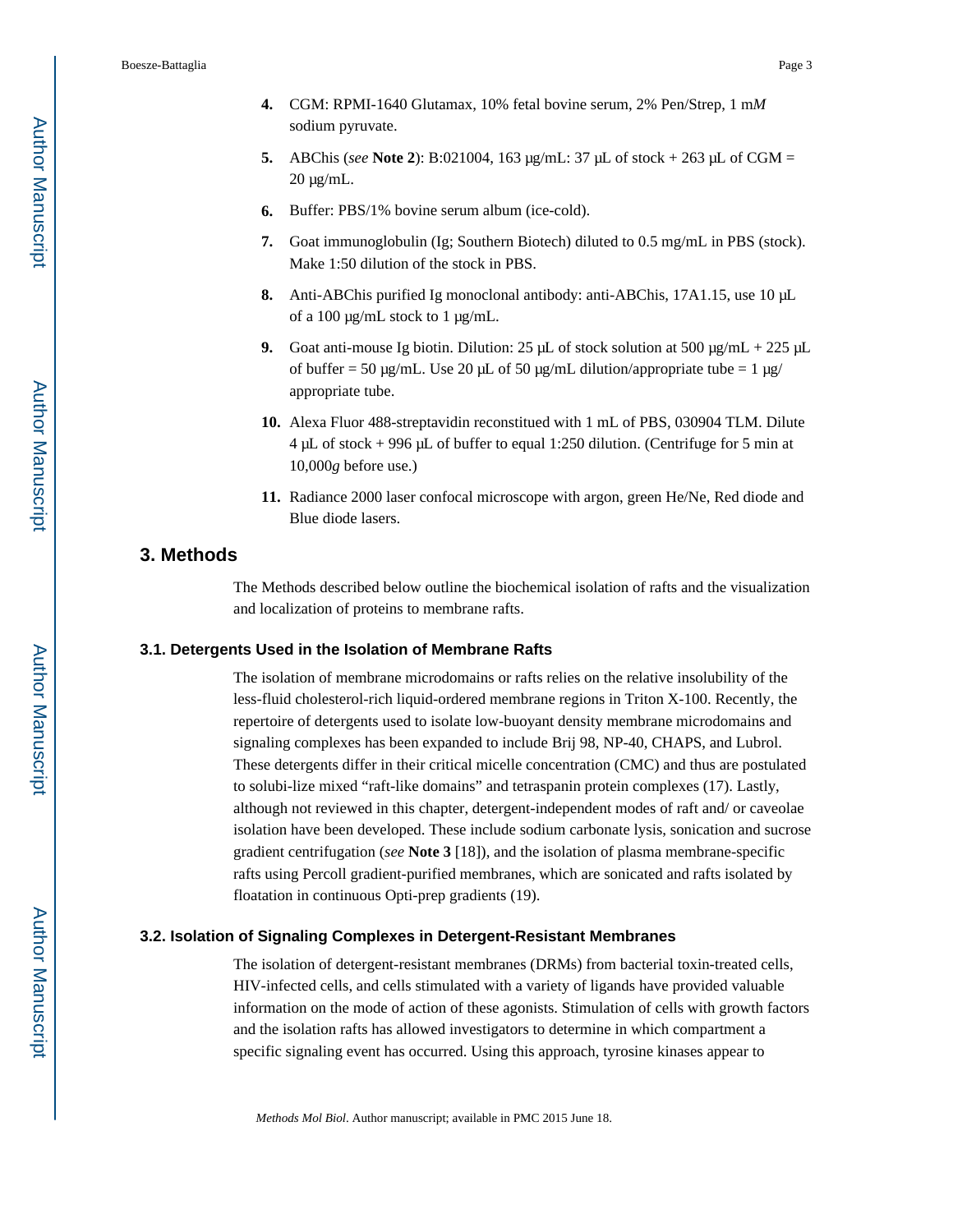activate mitogen-activated protein kinase (MAPK) and other signal transduction pathways from within rafts; phosphatidylinositol turnover occurs in lipid rafts in response to growth factor stimulation; and cholera toxin's mode of action requires the association of the B unit with gangliosides enriched in membrane rafts. Because membrane rafts are stabilized through the interaction of cholesterol with other lipid components, as a complementary approach to studying raft function is the depletion of cell membrane cholesterol, membrane raft integrity can be disrupted with the addition of β-methylcyclodextrin (Sigma), an agent that sequesters and removes membrane cholesterol (20). Using this cholesterol depletion approach, the role of lipid rafts in specific signaling events can be studied directly in intact cells (for review, *see* ref. 28). Although there are countless examples of the role of membrane rafts in a variety of biological processes, the basic techniques used to isolate rafts are largely similar to those described here.

#### **3.3. Isolation of Jurkat Cell Membrane Rafts on Toxin Association**

The T-cell leukemia cell line Jurkat (E6-1) was maintained in RPMI-1640 supplemented as described (21). Cells were harvested in mid-log growth phase, and for membrane raft preparations, the cells were grown at  $2.0 \times 10^6$  cells/mL in T-75 flasks. The cells were exposed to medium or toxin for 2 h, isolated, and washed in MOPS buffer (22). To distinguish between Triton X-100-resistant membranes and simply a partial detergentdependent nonraft-specific solubilzation, control cells were homogenized in 2% octyl glucopyranoside: parallel to the Triton X-100-treated samples. Membrane rafts were isolated from the Jurkat cells as described in the following steps.

- **1.** Resuspend isolated cells in a final volume of 1.1 mL of MOPS buffer; if the cells appear to aggregate, resulting in a nonhomogenous suspension, add an additional 1 mL of MOPS buffer (*see* **Note 4**).
- **2.** Transfer 1 mL of cells to a Wheaton glass homogenizer (on ice), add 0.77 mL of ice-cold 2% (v/v) Triton X-100 in MOPS buffer (*see* **Note 5**). For control cells, add 0.77 mL of 2% octyl glucopyranoside.
- **3.** Homogenize five strokes on ice, taking care to keep bubbles and foaming to a minimum.
- **4.** Let sit on ice for 15 min.
- **5.** Add 1.24 mL of 2.4 *M* sucrose in MOPS buffer (*see* **Note 6**), vortexing immediately.
- **6.** Transfer samples to clear SW-41 centrifuge tubes.
- **7.** Sequentially layer 1 mL of each of the following: 0.8, 0.7, 0.65, 0.6, and 0.5 *M*  sucrose solutions onto sample to create a sucrose step gradient (*see* **Note 7**).
- **8.** Top samples off with requisite volume of MOPS buffer so that the tubes are filled approx 0.10 cm from the top.
- **9.** Place samples in SW-41 buckets.
- **10.** Spin at 400,000*g* for 20 h at 4°C.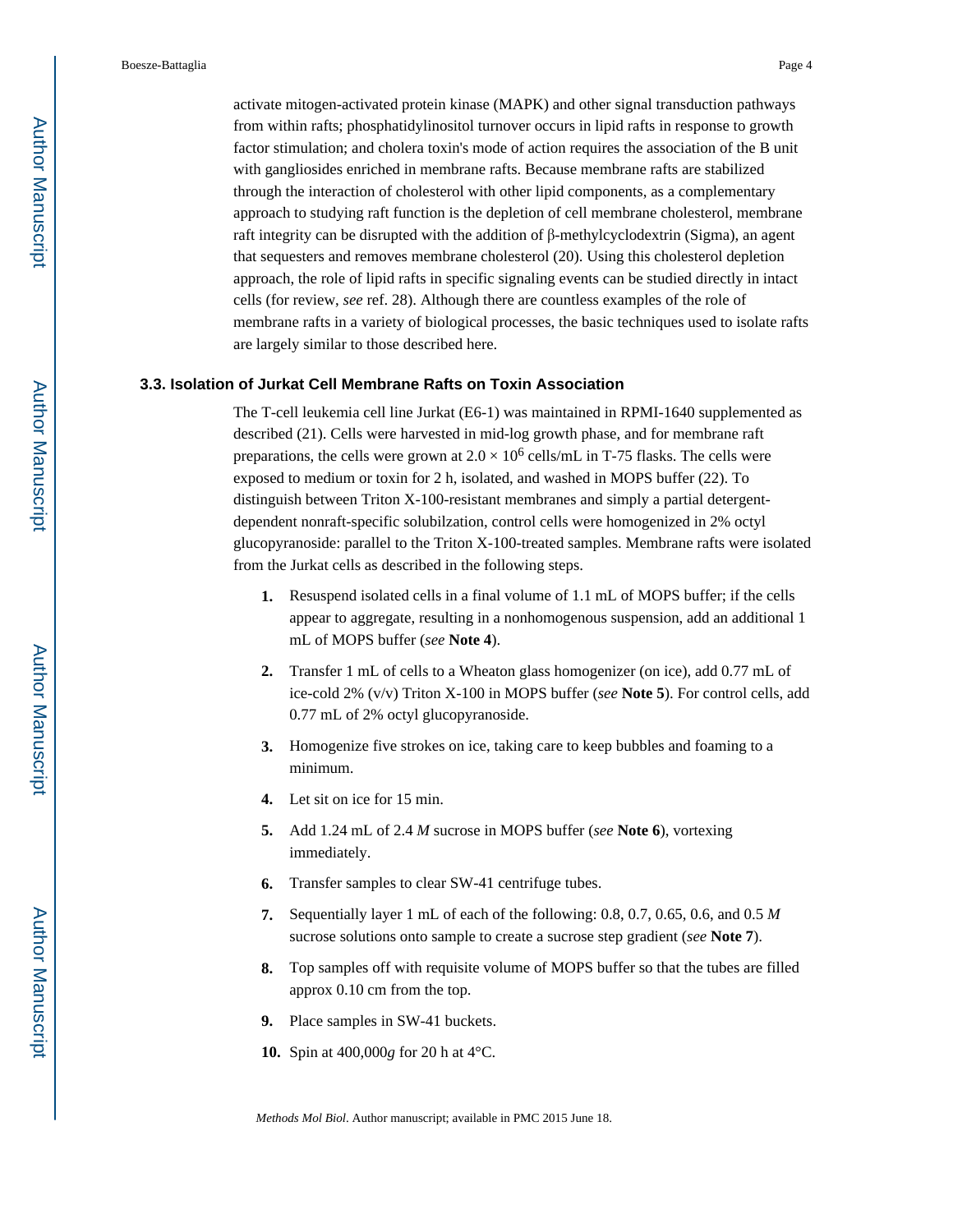#### **3.4. Fractionation of Sucrose Density Gradient**

Detergent-insoluble membrane fractions are isolated as low-buoyant density fractions, as shown in Fig. 1. Jurkat cells both with or without toxin exhibit a characteristic low-buoyant density band. These bands are collected either directly with a Pasteur pipet or the sucrose density gradient fractionated as described (23). The low-buoyant density bands, DRMs, are analyzed for cholesterol (24), phospholipid (25), and total protein (Bio-Rad). To further confirm that these membranes are rafts, the level of GM1 is analyzed by immunoblotting using anticholera toxin antibody. In addition, or as an alternative to analysis of the gangliosides, total lipid extracts may be prepared as described (26) and analyzed by thinlayer chromatography (TLC) for total sph-ingolipid content (27). The protein markers used to confirm that a DRM is a raft are described immediately below in **Subheading 3.5**.

#### **3.5. Membrane Raft Protein Markers**

In addition to higher levels of cholesterol, GM1, phospholipids with saturated fatty acyl side chains, and sphingomyelin, lipid rafts can be characterized based on the presence of specific lipid raft marker proteins. Although these proteins vary from cell to cell, often flotilin-1 and 2, LAT, Thy, and as a rule of thumb, most GPI-anchored proteins and src family kinases are membrane raft-associated. A comprehensive list of such proteins can be found in refs. 28, 28a, and 29. In addition, caveolin 1 and 2 *(see* **Note 8**) are often are associated with high cholesterol caveolae or membrane caves, a subset of the membrane microdomain family. Conversely, the transferrin receptor and geranylated proteins are routinely nonraft markers. As shown in Fig. 2, the DRMs isolated from Jurkat cells (with or without cdt toxin) were enriched in the raft marker, Lck and deficient in the nonraft marker, CD71. Collectively in these studies, both DRM1 and 2 were identified as membrane rafts based on position in the sucrose density gradient, the increased levels of GM1, high percentage of cholesterol, increased sphingomyelin, and the presence of raft-specific protein markers (shown is Lck).

#### **3.6. Visualization and Localization of Proteins to Membrane Rafts**

**3.6.1. Membrane Raft Capping and Patching Techniques—**The visualization of membrane rafts in cells is limited by the resolution of the techniques used. Rafts have been visualized in model membranes, giant unilammellar vesicles (GUVs) composed of distinct raftophilic lipids using fluorescent membrane probes designed to detect lipid ordering (30). Visualization of rafts in intact cells is somewhat more difficult for a number of reasons. GPI-anchored proteins and GM1 markers appear uniformly distributed since their concentration may be only three- to fourfold higher in rafts than in the remaining membrane or membrane rafts may be transient complexes formed in response to agonists or antigens (31). Thus, to overcome these problems, membrane rafts are visualized buy exploiting the fact that GPI-anchored proteins and GM1 molecules will cluster in response to antibodies. In the method described below, GM1 is crosslinked by the cholera toxin B subunit (this process is referred to as capping), and the capped cholera toxin is subsequently treated with anticholera toxin antibody resulting in the clustering of GM1 in a process referred to as patching (32). Moreover, we describe the co-localization of the C-subunit of cdt toxin to these membrane clusters using biotin– streptavadin labeling techniques.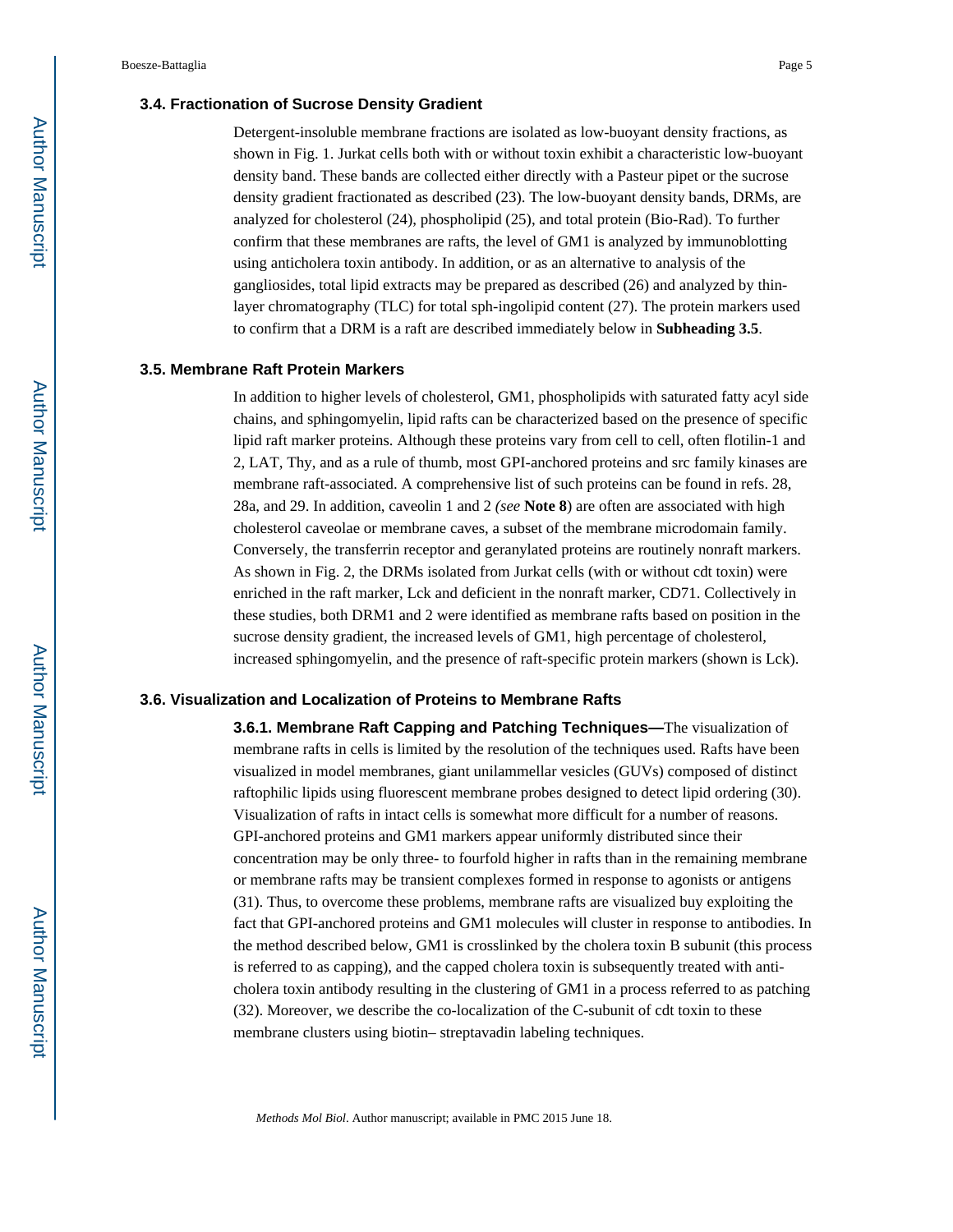- **1.** Harvest Jurkat cells, wash one time with HBSS, centrifuge at 800*g* for 8 min, discard supernatant, resuspend cell pellet in HBSS, and count.
- **2.** Prepare a tube with 6 mL of cells in HBSS at  $2 \times 106$  cells/mL.
- **3.** Add 6 μL of Alexa Fluor 647 cholera toxin (stock 1 mg/mL) to the 6 mL of cells (final  $1 \mu g/mL$ ).
- **4.** Incubate the cells on ice for 30 min.
- **5.** Add 1 mL of the cholera toxin-treated cell suspension to each of five tubes and label them 1 through 5.
- **6.** Wash cells with 2 mL of HBSS, centrifuge at 800*g* for 8 min, and discard supernatant.
- **7.** Repeat **step 6**.
- **8.** Add 100 μL of HBSS to tube 1 (no capping control).
- **9.** Add 100 μL of 1:25 dilution of anticholera toxin to all remaining tubes (positive capping).
- **10.** Incubate for 30 min on ice; incubate at 37°C for 40 min.
- **11.** Wash cells with 2 mL of HBSS, centrifuge at 800*g* for 8 min, and discard supernatant.
- **12.** Repeat **step 11**.
- **13.** Resupend each tube with 500 μL of CGM.
- **14.** Add 500 μL of CGM to the "cells only" tubes.
- **15.** Add 400 μL of CGM + 100 μL of ABChis at 20 μg/mL to the "cells + ABChis" tubes. (ABChis, B:021004, stock at 163 μg/mL.)
- **16.** Incubate all tubes at 37°C for 2 h.
- **17.** Wash cells with 2 mL of buffer, centrifuge at 1000*g* for 8 min, and discard supernatant.
- **18.** Repeat **step 17**.
- **19.** Add 10 μL of goat Ig in buffer at 10 μg/mL to tubes 1 through 5.
- **20.** Incubate on ice for 10 min.
- **21.** Add 10 μL of either buffer to tubes 1 and 2, and 10 μL of Anti-ABChis purified Ig 17A1.15 at 100 μg/mL to tubes 3 through 5 (final, 2 μg/tube).
- **22.** Incubate on ice for 30 min.
- **23.** Wash all tubes with 2 mL of buffer, centrifuge at 1000*g*, for 8 min, and discard supernatant.
- **24.** Repeat **step 23**.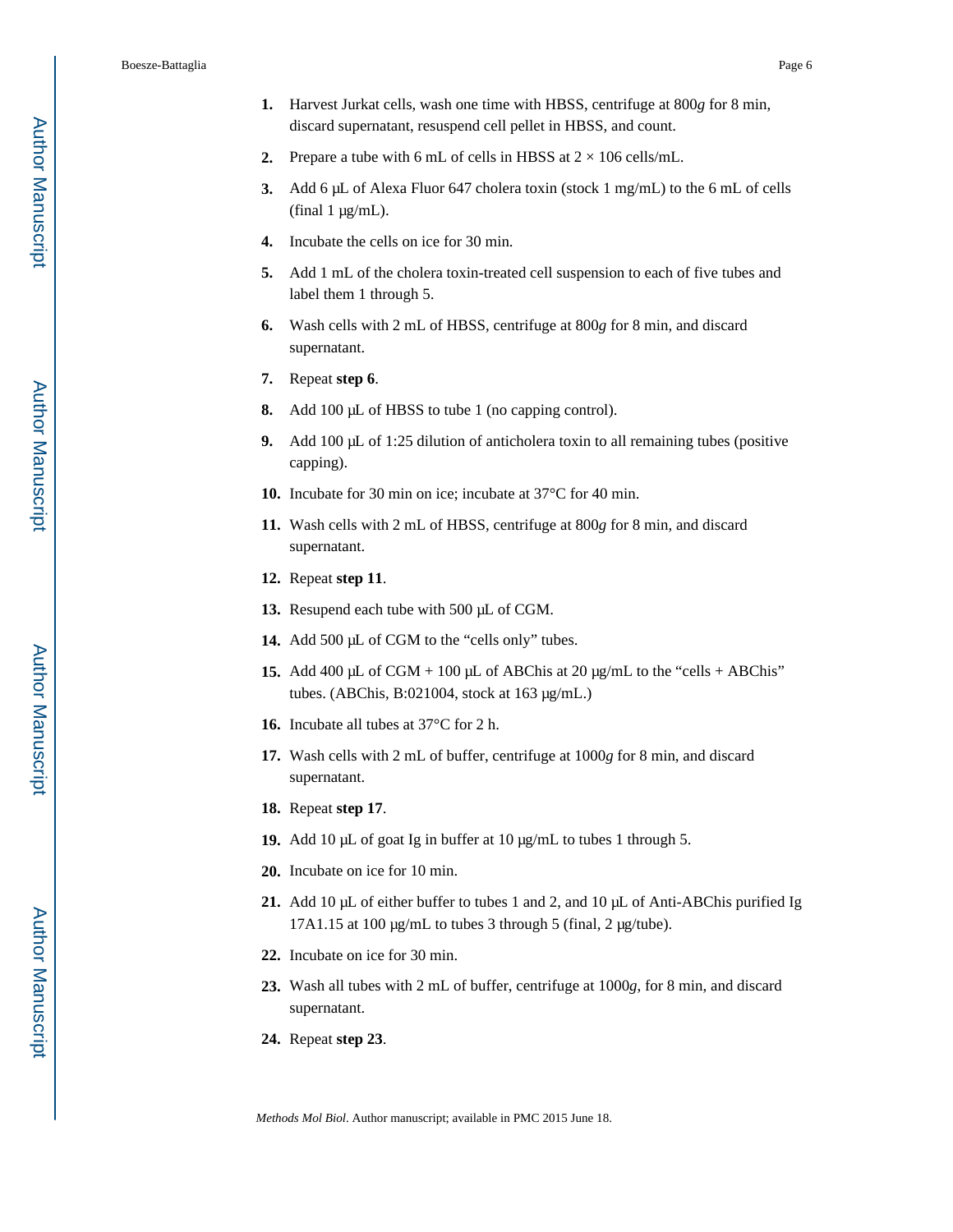Boesze-Battaglia **Page 7** 

- **25.** Add 20 μL of 50 (g/mL dilution of goat anti-mouse Ig biotin to all tubes  $(1 \mu g)$ tube).
- **26.** Incubate on ice for 30 min.
- **27.** Wash all tubes with 2 mL of buffer, centrifuge at 1000*g* for 8 min, and discard supernatant.
- **28.** Repeat **step 27**.
- **29.** Add 50 μL of a 1:250 dilution of Alexa Fluor 488-SA to all tubes.
- **30.** Incubate on ice for 30 min.
- **31.** Wash cells with 2 mL of buffer, centrifuge at 800*g* for 8 min, and discard supernatant.
- **32.** Repeat **step 31**.
- **33.** Resuspend cells in 500 μL of 2% formaldehyde.

As shown in Fig. 3, the CdtC subunit localizes to membrane lipid rafts. Utilizing confocal fluorescence microscopy we demonstrate co-localization of the C subunit with the cholera toxin B subunit (CtB) bound to GM1. To control for nonspecific staining, isotype matched control IgG was used instead of the anti-Cdt monoclonal antibody. As shown below, virtually all fluorescence associated with either CdtC co-localizes with GM1 (i.e., CtB fluorescence).

# **4. Notes**

- **1.** Buffers containing DTT should be prepared fresh daily. Routinely, MOPS buffer is prepared in the absence of DTT. DTT is added to the desired volume prior to the start of each experiment.
- **2.** The ABChis is the active holotoxin of the cytolethal distending toxin. In individualized experiments, this may be a ligand for a receptor or any bacterial toxin of interest.
- **3.** The sodium carbonate lysis method relies on a pH of 11.0 and is often is used to remove excess peripheral proteins from the membranes. This method is described in detail in Chapter 10.
- **4.** It is important that the cells be a homogenous suspension. Thus, the volume of buffer used in the resuspension may be increased; however, with this increase there must be an increase in the amount of 2% ice-cold Triton X-100 added. For example, for 1 mL of cell suspension, we add 0.77 mL of Triton; for 2 mL of a cell suspension, 1.44 mL of Triton X-100 is required, etc. (*see* **Note 6** for sucrose amounts).
- **5.** Different concentrations of Triton X-100 have been used by a variety of investigators to isolate DRMs; the relative solubility of the components of interest determines the protein composition of the membrane raft. The final concentration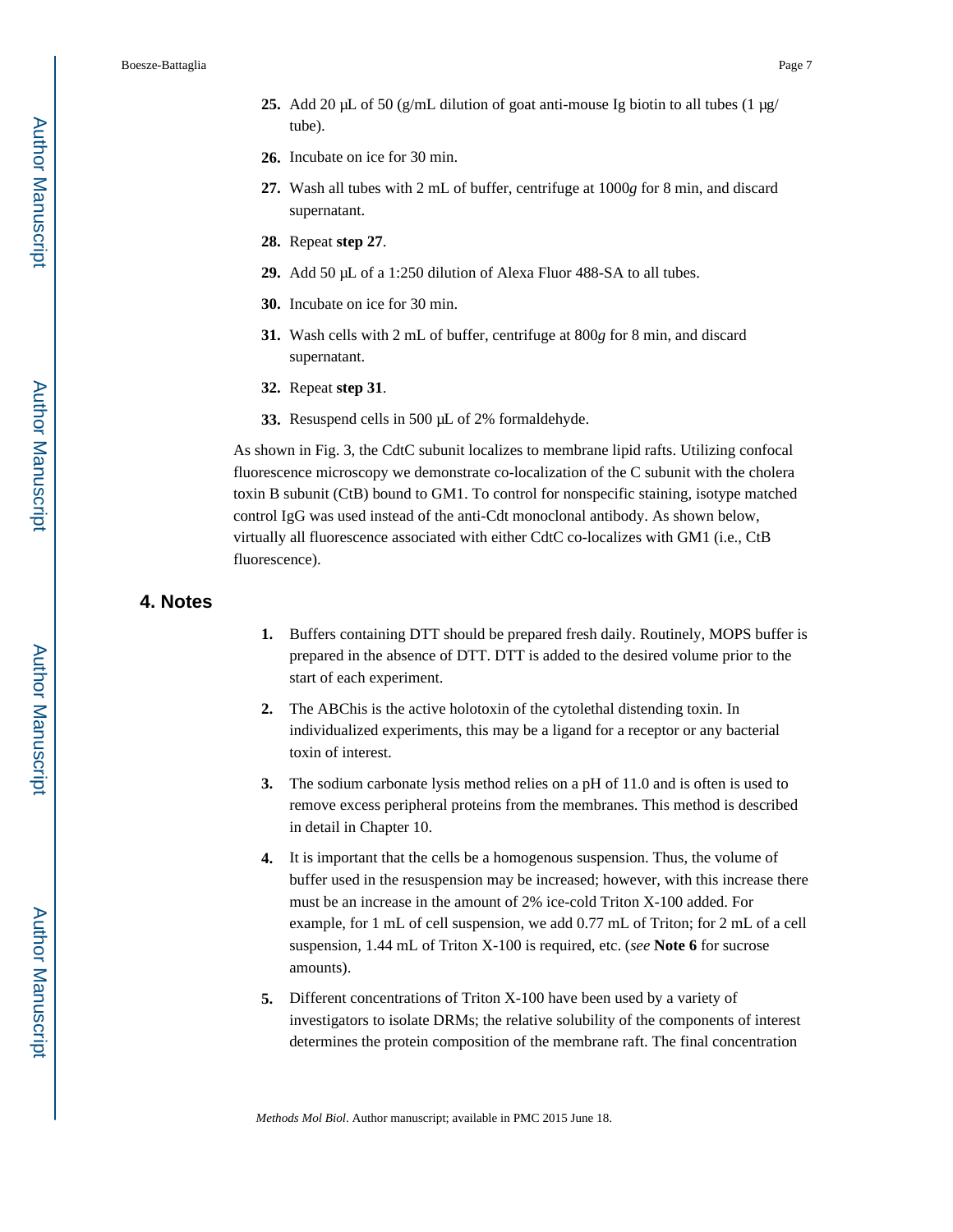of Triton X-100 in the sample is expected to be less than 1% and limited solubility is seen with decreasing amounts of Triton X-100 (*see* ref. 21).

- **6.** If the volume of cells was increased (as per **Note 4**) to maintain an appropriate sucrose concentration (i.e.,  $>0.8$  *M*), then the amount of 2.4 *M* sucrose must be increased. For example, to a preparation containing 1 mL of cells and 0.77 mL of Triton X-100, add 1.25 mL of 2.4 *M* sucrose; to a preparation containing 2 mL of cells and 1.44 mL of Triton X-100, add 2.5 mL of 2.4 *M* sucrose.
- **7.** As an alternative to sucrose step gradients, some investigators prefer a continuous gradient from 5 to 30% sucrose.
- **8.** A number of cells, Jurkats included, do not contain caveolin. In addition, membrane caves, i.e., membrane microdomains enriched in caveolae, are isolated using a nondetergent-based Opti-prep gradient (19) or sodium carbonate lysis procedures (18). The isolation of caveolin-enriched microdomains is described in Chapter 10.

## **Acknowledgments**

The author would like to thank Cheryl Gretzula and Lisa Pankoski for their critical reading of the manuscript and Terry McKay for her expert technical assistance. Supported by NIH: DE06014 and EY10420.

## **References**

- 1. Gorter E, Grendel F. On biomolecular layers of lipids on the chromatocytes of blood. J Exp Med. 1925; 41:439–443. [PubMed: 19868999]
- 2. Singer SJ, Nicolson GL. The fluid mosaic model of the structure of cell membranes. Science. 1972; 175:720–731. [PubMed: 4333397]
- 3. Simons K, van Meer G. Lipid sorting in epithelial cells. Biochemistry. 1988; 27:6197–6202. [PubMed: 3064805]
- 4. Rodriguez-Boulan E, Nelson WJ. Morphogenesis of the polarized epithelial cell phenotype. Science. 1989; 245:718–725. [PubMed: 2672330]
- 5. Simons K, Ikonen E. Functional rafts in cell membranes. Nature. 1997; 387:569–572. [PubMed: 9177342]
- 6. Zajchowski LD, Robbins M. Lipid rafts and little caves: compartmentalized signalling in membrane microdomains. Eur J Biochem. 2002; 269:737–752. [PubMed: 11846775]
- 7. Isshiki M, Anderson RGW. Calcium signal transduction from cav-eolae. Cell Calcium. 1999; 26:201–208. [PubMed: 10643558]
- 8. Simionescu N. Cellular aspects of transcapillary exchange. Physiol Rev. 1983; 63:1536–1560. [PubMed: 6318239]
- 9. Anderson RGW, Kamen BA, Rothberg KG, Lacey SW. Potocytosis: sequestration and transport of small molecules by caveolae. Science. 1992; 255:410–411. [PubMed: 1310359]
- 10. Smart EJ, Graf GA, McNiven MA, et al. Caveolins, liquid-ordered domains, and signal transduction. Mol Cell Biol. 1999; 19:7289–7304. [PubMed: 10523618]
- 11. Parton RG, Joggerst B, Simons K. Regulated internalization of caveolae. J Cell Biol. 1994; 127:1199–1215. [PubMed: 7962085]
- 12. Fivaz M, Abrami L, van der Goot FG. Landing on lipid rafts. Trends Cell Biol. 1999; 9:212–213. [PubMed: 10354632]
- 13. Shin JS, Gao Z, Abraham SN. Involvement of cellular caveolae in bacterial entry into mast cells. Science. 2000; 289:785–788. [PubMed: 10926542]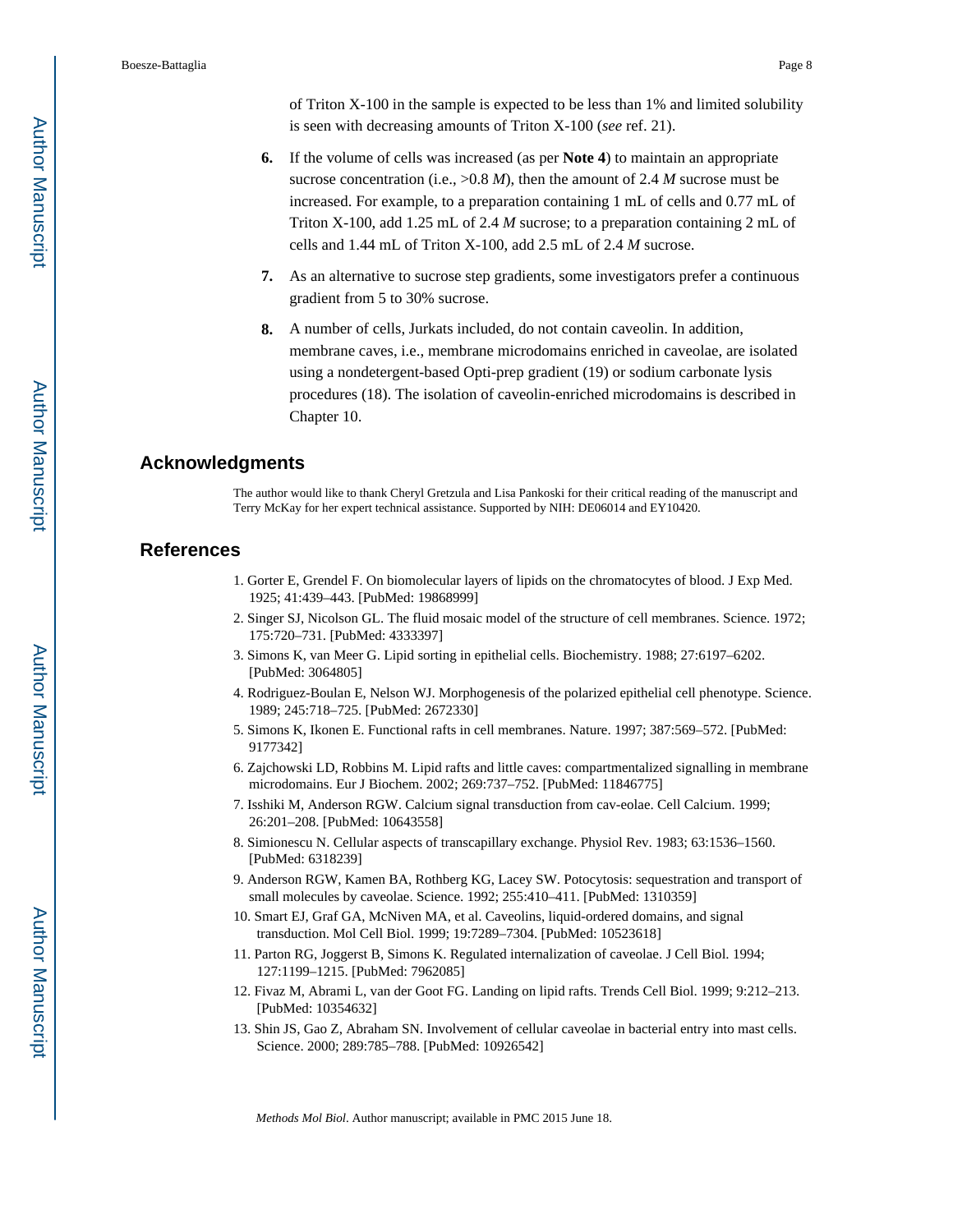- 14. Ono A, Freed EO. Plasma membrane rafts play a critical role in HIV-1 assembly and release. Proc Natl Acad Sci USA. 2001; 98:13,925–13,930.
- 15. Oram JF, Yokoyama S. Apolipoprotein-mediated removal of cellular cholesterol and phospholipids. J Lipid Res. 1996; 37:2473–2491. [PubMed: 9017501]
- 16. Smart EJ, Ying YS, Donzell WC, Anderson RGW. A role for caveolin in transport of cholesterol from endoplasmic reticulum to plasma membrane membrane. J Biol Chem. 1996; 271:29,427– 29,435.
- 17. Claas C, Stipp CS, Hemler ME. Evaluation of prototype trans-membrane 4 superfamily protein complexes and their relation to lipid rafts. J Biol Chem. 2001; 276:7974–7984. [PubMed: 11113129]
- 18. Song KS, Li S, Okamoto T, Quiliam LA, Sargiacomo M, Lisanti MP. Co-purification and direct interaction of Ras with caveolin, an integral membrane protein of caveolae microdomains. J Biol Chem. 1996; 271:9690–9697. [PubMed: 8621645]
- 19. Smart EJ, Ying YS, Mineo C, Anderson RGW. A detergent-free method for purifying caveolae membrane from tissue culture cells. Proc Natl Acad Sci USA. 1995; 92:10,104–10,108.
- 20. Christian AE, Haynes MP, Phillips MC, Rothblat GH. Use of cyclodextrins for manipulating cellular cholesterol content. J Lipid Res. 1997; 38:2264–2274. [PubMed: 9392424]
- 21. Pike LJ. Lipid rafts: bringing order to chaos. J Lipid Res. 2003; 44:655–667. [PubMed: 12562849]
- 22. Shenker BJ, Besack D, Mc Kay T, Pankoski L, Zekavat A, Demuth D. actinobacillus actinomycetemcomitans cytolethal Distending Toxin (Cdt): Evidence evidence that the holotoxin is composed of three subunits: CdtA, CdtB, and CdtC. J Immunol. 2004; 172:410–417. [PubMed: 14688349]
- 23. Boesze-Battaglia K, Besack D, Pankoski L, Mc Kay T, Jordan-Sciutto K, Shenker BJ. Association of actinobacillus actinomycetemcomitans cytolethal distending toxin (cdt) with membrane rafts, submitted. 2004
- 24. Boesze-Battaglia K, Hennessey T, Albert AD. Cholesterol heterogeneity in bovine retinal rod outer segment disk membranes. J Biol Chem. 1989; 264:8151–8155. [PubMed: 2722776]
- 25. Allain CC, Poon LS, Chan CS, Richmond W, Fu PC. Enzymatic determination of total serum cholesterol. Clin Chem. 1974; 20:470–475. [PubMed: 4818200]
- 26. Bartlett GR. Phosphorous assay in column chromatography. J Biol Chem. 1959; 234:466–473. [PubMed: 13641241]
- 27. Folch J, Lees M, Sloane-Stanley GH. A simple method for the isolation and purification of total lipides from animal tissue. J Biol Chem. 1957; 226:497–509. [PubMed: 13428781]
- 28. Boesze-Battaglia K, Dispoto J, Kahoe MA. Association of a pho-toreceptor-specific tetraspanin protein, ROM-1, with triton X-100-resistant membrane rafts from rod outer segment disk membranes. J Biol Chem. 2002; 277:41,843–41,849.
- 28a. Pike LJ. Lipid rafts: bringing order to chaos. J Lipid Res. 2003; 44:655–667. [PubMed: 12562849]
- 29. van der Goot FG, Harder T. Raft membrane domains: from a liquid-ordered membrane phase to a site of pathogen attack. Semin Immunol. 2001; 13:89–97. [PubMed: 11308292]
- 30. Dietrich C, Volovyk ZN, Levi M, Thompson NL, Jacobson K. Partitioning of Thy-1, GM1, and cross-linked phospholipid analogs into lipid rafts reconstituted in supported model membrane monolayers. Proc Natl Acad Sci USA. 2001; 98:10,642–10,647.
- 31. Brown DA, London E. Structure and function of sphingolipid- and cholesterol-rich membrane rafts. J Biol Chem. 2000; 275:17,221–17,224.
- 32. Mitchell JS, Kanca O, Mc Intyre BW. Lipid microdomain clustering induces a resdistribution of antigen recognition and adhesion molecules on human T lymphocytes. J Immunol. 2002; 168:2738–2744.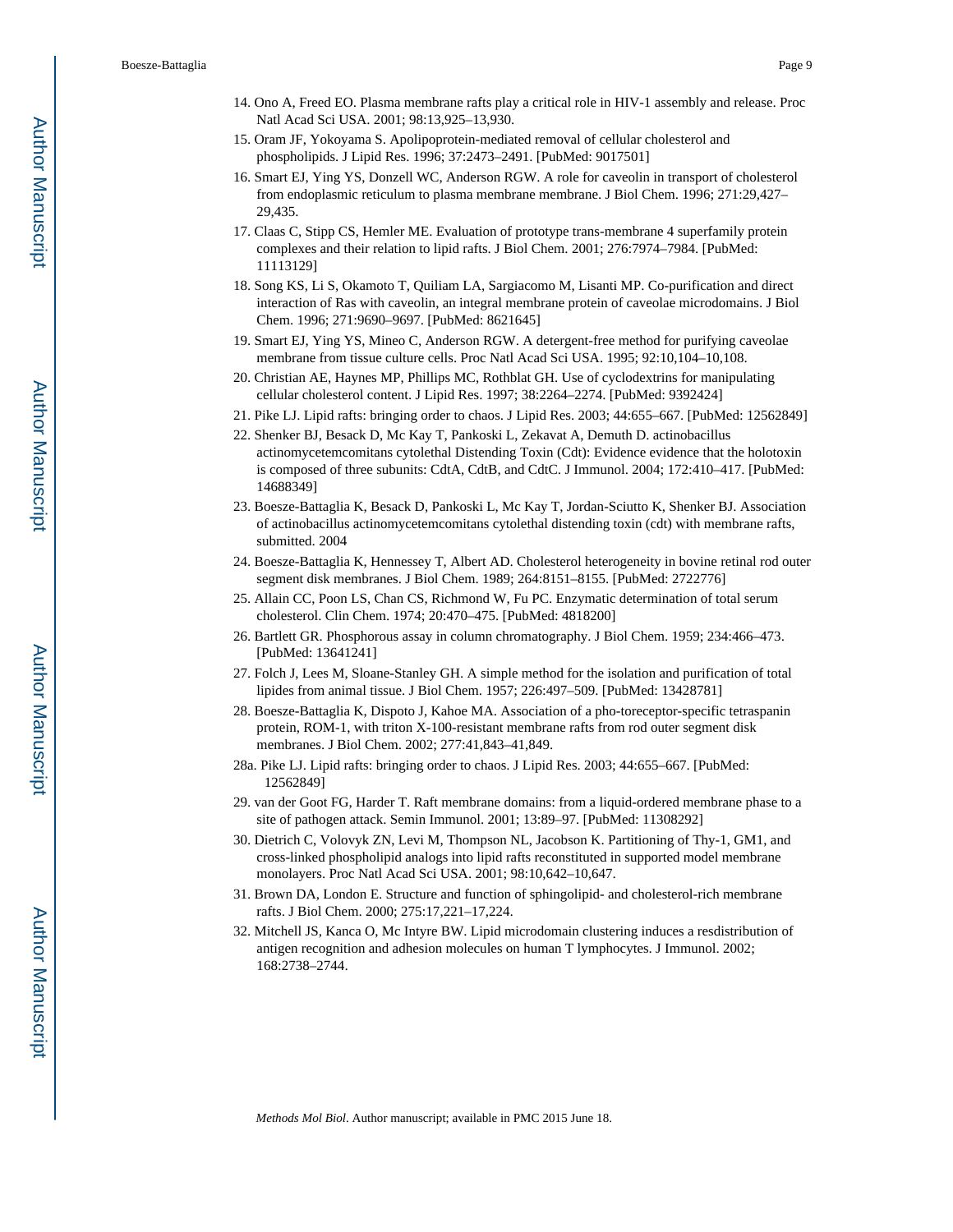

#### **Fig. 1.**

Cdt toxin treatment alters the buoyant density of Jurkat cell membrane rafts. In order to determine whether the toxin, or any of its subunits, localize to lipid microdomains, detergent-resistant membranes (DRMs) from both untreated Jurkat cells and cells exposed to CdtABC were isolated. After a 2-h incubation, Jurkat cells were disrupted, homogenized in ice-cold Triton X-100, and separated on a sucrose gradient. Two distinct low-buoyant density bands, designated DRM1 and DRM2, were obtained and the position the sucrose density gradient determined as a measure of refractive index as indicated. The cholesterol content composition of these bands was analyzed (24) and is presented as percentage of the total membrane cholesterol.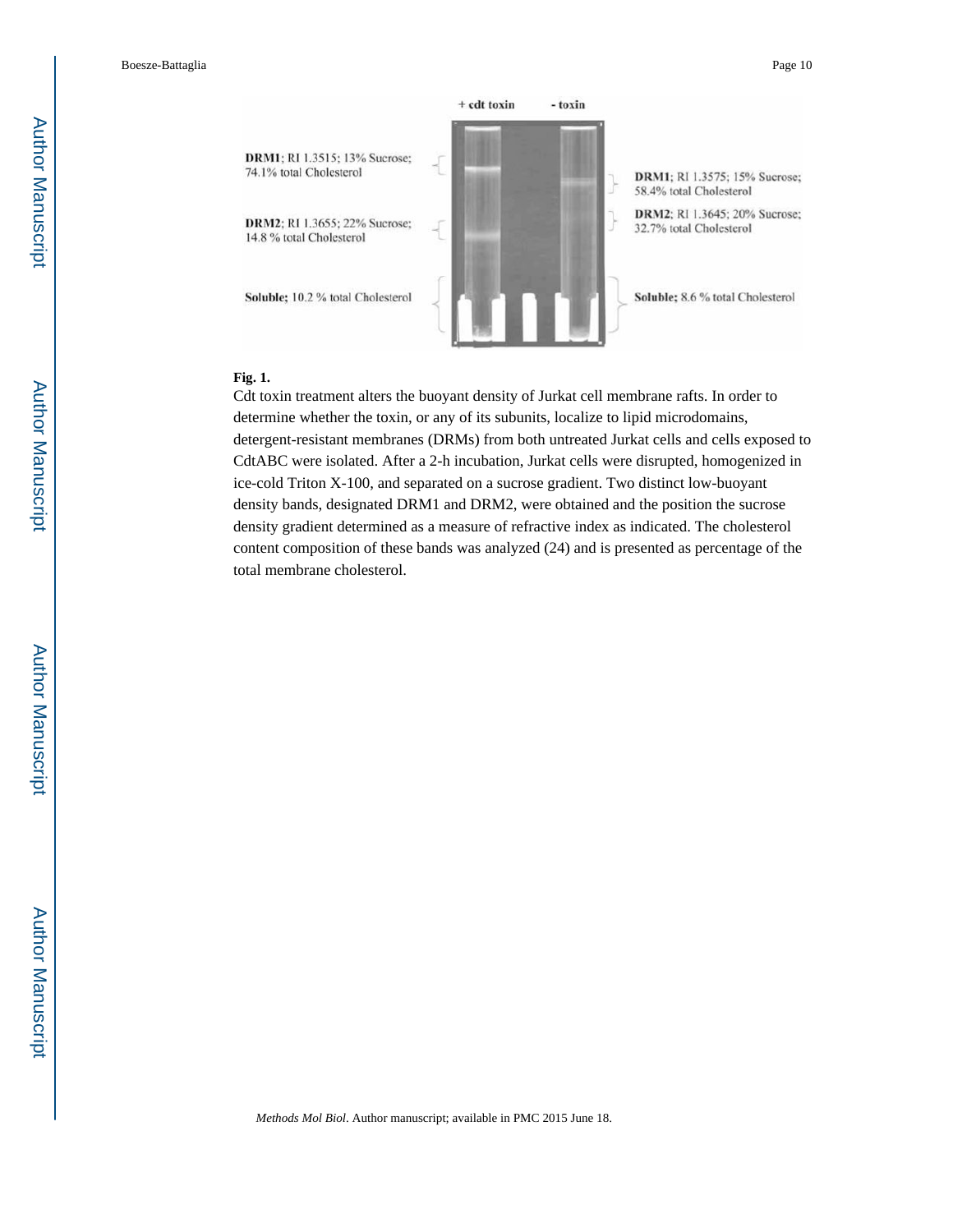|      | DRM1 | DRM <sub>2</sub> | Soluble |
|------|------|------------------|---------|
| Cd71 |      |                  |         |
| Lck  |      |                  |         |
| GM1  |      |                  |         |

# **Fig. 2.**

DRM1 and DRM2 are enriched in membrane raft markers: GM1 and Lck. As shown, both DRM1 and DRM2 were enriched in GM1 (dot blot) and in total cholesterol. Moreover, the raft-associated protein Lck was enriched in these fractions. In contrast, the transferrin receptor (CD71), a nonraft-associated protein, was found in the soluble fraction.